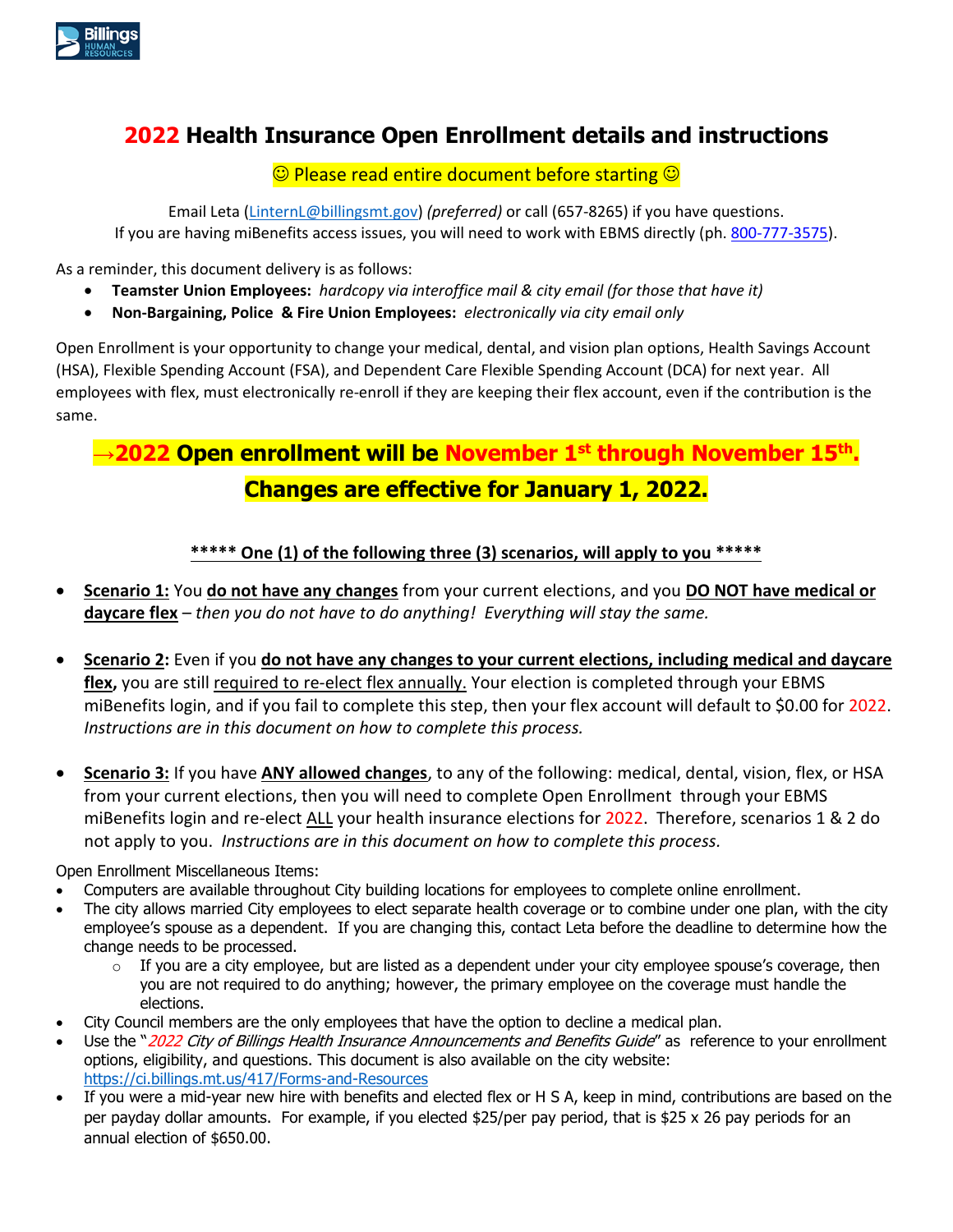

## **Instructions for miBenefits Open Enrollment for Scenarios 2 & 3**

Log into your EBMS **miBenefits** dashboard. After you login, select "Open Enrollment" at the top or on the side under "Quick Actions". Open Enrollment will walk you through the following nine (9) sections: Enrollment Current Selection, Demographic Information, Manage Dependents, Upload Document, Product Selection, Other Insurance Coverage, Beneficiary Information, Review, and Submit. Please follow the instructions for your scenario:

**Scenario 2-Instructions:** If you **do not have any changes to your current elections, including medical or daycare flex, you are still required, to re-elect flex annually.** Your online election through your miBenefits account must be completed by **November 15th**, or your flex contributions will default to \$0.00 for 2022.

Please note: If you are keeping all your current elections, including your flex contributions, but you also have HSA contributions, you will have to follow scenario 3 instructions.

If you are keeping all your current plan elections, and flex contributions for the new year, then see below:

Section 1) Enrollment Current Selection:

- This will show your current elections, dependents, and flex contributions. The "Continue with Current Selection" will only show if you currently have medical or daycare flex.
- Select "Continue with Current Selection". It will then advance you to OIC.

Update Flex/HSA Only Continue with Current Selection Edit Current Selection >

Section 6) Other Insurance Coverage (OIC):

- In this section, you will provide OIC information or confirm that you do not have other coverage for yourself and any of your dependents on medical or dental. There is no coordination of coverage for Rx or Vision.
- Select " Jump to Review"

Section 8) Review & Section 9) Submit:

• Once you have verified your elections for the new year, you will certify your submission by selecting "Submit". You will have a screen that states your enrollment has been submitted successfully with a checkmark. If you don't receive this screen, you didn't submit it.



• You also have the option to download a copy of your enrollment for your records. This is highly recommended.

**Scenario 3-Instructions:** If you have **ANY allowed changes** for **2022** to any of the following: medical, dental, vision, HSA or FSA's; then you are required to do this through your miBenefits account by **November 15th**, or you will forfeit the ability to make changes for 2022 open enrollment.

Please note, as referenced in scenario 2 instructions: If you are keeping all your current elections, including your flex contributions, but you also have HSA contributions, you will have to follow scenario 3 instructions.

#### Section 1) Enrollment Current Selection:

- This will show your current elections, dependents, and any contributions to Flex or HSA.
- If you currently have HSA elected, this page will only display "HSA Plan: Elected". miBenefits will not show your actual \$ contribution amount.
- You will make a selection depending on the changes you are electing.

Update Flex/HSA Only Continue with Current Selection Edit Current Selection >

- $\circ$  If you have plan changes, then select *Edit Current Selection* and it will take you through all options, including Flex and HSA.
- $\circ$  If you only have Flex or HSA contribution changes, select *Update Flex/HSA Only* option
	- Please note, with this option, it will bypass sections since you are only Updating Flex/HSA.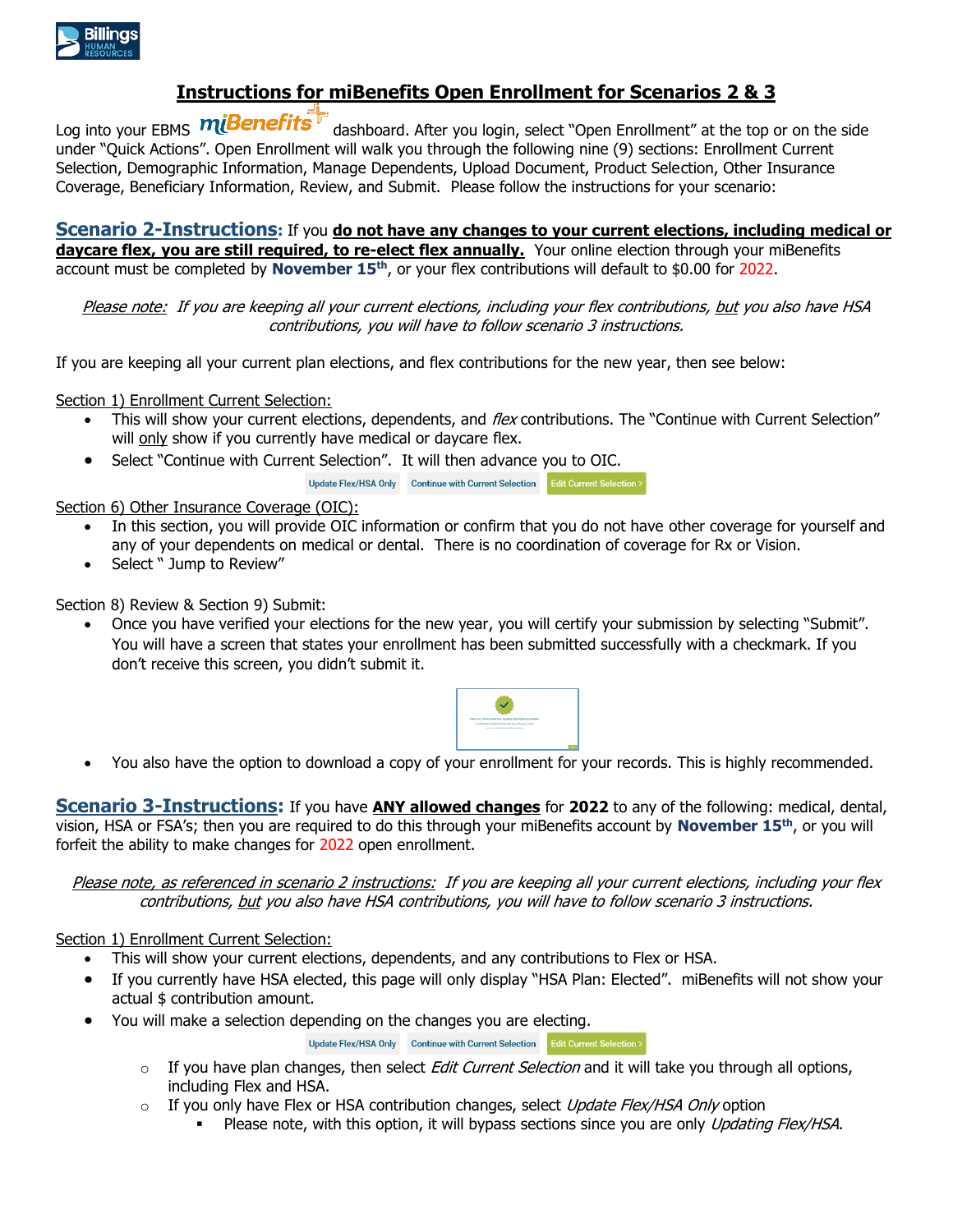

**•** As referenced in scenario 2 instructions, if you have no changes for the new year from current that include flex and HSA in combination, due to system limitations with HSA's, you will need to follow this selection and put in your current HSA contribution amount.

Section 2) Demographic Information:

• You cannot edit greyed-out fields. If you see an error that you cannot edit, then email Leta.

Section 3) Manage Dependents & Section 4) Upload Documents:

- For dependents listed here, you will be able to select coverage for them in the Product Selection of medical, dental, or vision.
- If you add a qualifying dependent to your coverage(s), proof of dependency is required. You are able to upload the document. Please note that even though miBenefits allows you to state the documentation is on file, you still need to upload it. In addition, miBenefits has general language regarding documentation; however, the city has specific requirements:
	- $\circ$  Spouse: legal marriage certificate or legal Declaration of Marriage (This does not include Common Law)
	- $\circ$  Dependent child under age 26: birth certificate or if adoption, legal documentation of the adoption date
- If you remove a dependent from your medical coverage, the city assumes it is due to other coverage; therefore, a COBRA health insurance notice will not be issued.
	- $\circ$  If you are removing a dependent and they do not have other medical coverage, you are required to notify Leta by November 15, via email and include your dependent's mailing address or email, so Leta can send the COBRA notice.

Section 5) Product Selection:

- At the top of each, it will show current dependents covered, if any, for that product and the top card will show **City** of Billings your "Current" coverage.
- If you want to change the dependents covered for a specific product, click the dependent (checkmark will show if selected) for the product to show the plans and premiums at that coverage level.
- You are required to select a coverage card or decline (except medical) before you can move to the next selection. "Selected" will show in the card corner. City of Billings
- Please refer to your 2022 Health Insurance Announcements & Benefits Guide if you have questions regarding these products.

 $\rightarrow$ Product Selection – Medical:

- All employees with benefits are required to be on a medical plan, except Mayor & City Council. You can select either the Standard Plan or the High Deductible Health Plan (HDHP).
- If you select the HDHP-Employee only, this plan is free and you receive a \$9.79 city kickback each pay period to apply to HSA, if eligible, or medical flex. Make sure you select where to apply the city kickback in the HSA or FSA section.

→Product Selection – Health Savings Account (HSA):

- If you are on the Standard plan, you will receive a default message that HSA is not available for you.
- It is your responsibility to confirm if you are eligible for an HSA and the maximum contribution allowed for 2022 based on individual or family unit coverage on the HDHP. Refer to your 2022 Benefits Guide.
- If you currently contribute to HSA, the system will not populate your current contribution per pay period. If you need your current contribution, please refer to your check stub.
- If you are HDHP–Employee only, you are eligible for the \$9.79 city kickback to either HSA or flex. You will need to check the "add employer contribution of \$9.79/pp" in either HSA or flex section. Your contribution plus the city kickback must be within the allowed IRS limits.
- Limited Scope Flex: If you are on the HDHP and elect a Health Savings Account (HSA) in combination with a Health Care-Flexible Spending Account (FSA), your FSA becomes Limited in Scope to use for out-of-pocket dental and vision expenses only that are not covered by another plan and that are incurred by you, your spouse, or your children who have not attained age 26, as of the end of the calendar year. Please note, you will be issued one debit card and the system will process your transactions through the correct account, either FSA or HSA.

→Product Selection – Flexible Spending Accounts (FSA) (Health Care & Dependent Care):

• If you currently have a FSA, your current election will show once you select "yes" that you want to contribute.